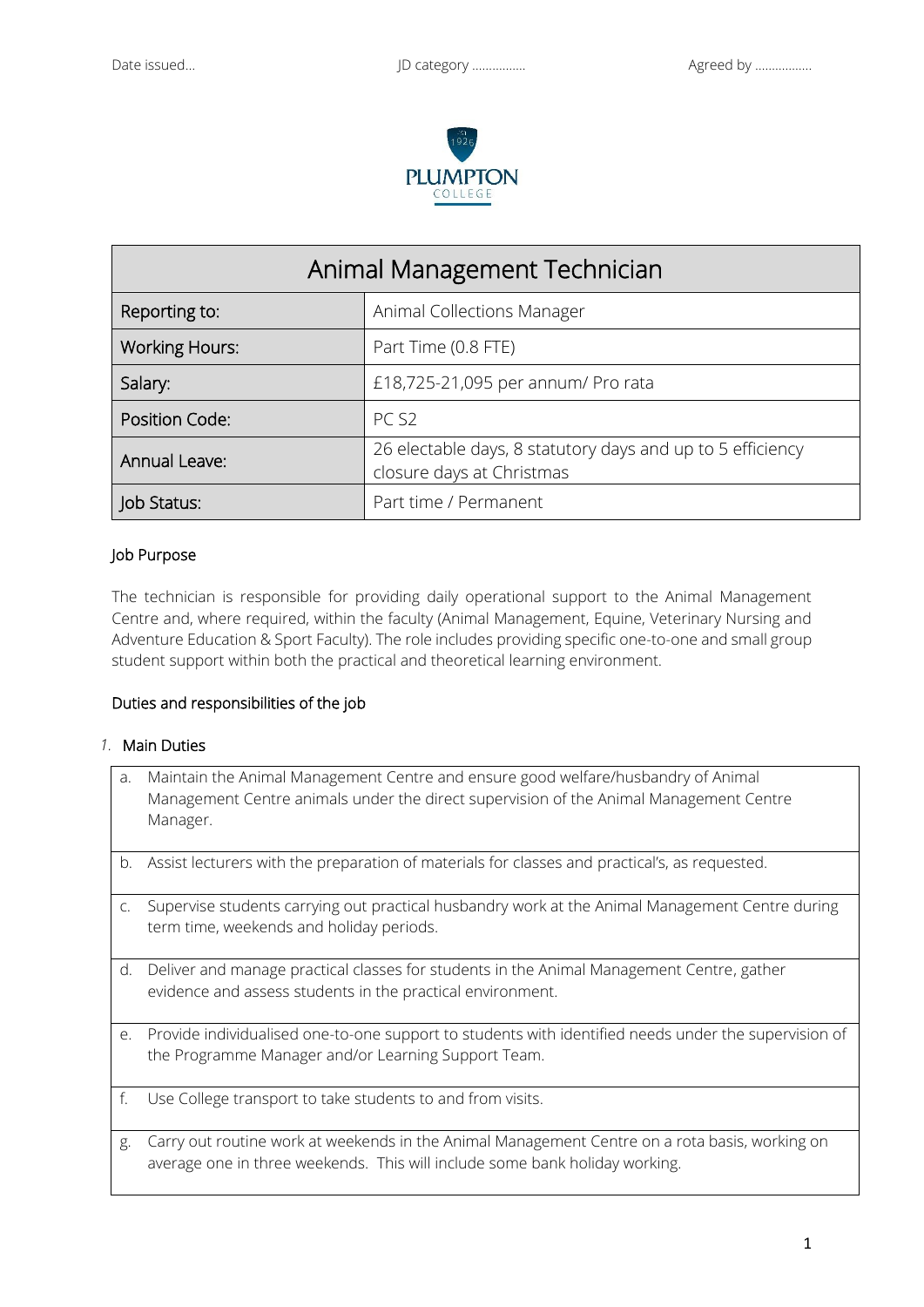| h. | To take registers for all classes taught and ensure that tutors are aware of any absences.                                                                                                              |
|----|---------------------------------------------------------------------------------------------------------------------------------------------------------------------------------------------------------|
|    | Maintain effective communications with other staff, including attending staff and curriculum area<br>meetings as required.                                                                              |
|    | Adhere to the College Safety Policy, ensuring that appropriate safety standards, including COSHH,<br>are maintained at all times. Compile risk assessments, co-ordinate and monitor safety inspections. |
| k. | Participate in an annual appraisal of performance as laid down in the agreed guidelines.                                                                                                                |
|    | Undertake staff development appropriate to the needs of the College and that identified by the<br>appraisal process.                                                                                    |

m. Undertake any other reasonable duties from time to time as requested.

## *2.* Quality Improvement

a. Attend team meetings to monitor and standardise practice, share information and good practice, and plan and implement improvements. b. Support students to participate in student forums and surveys and collate programme(s) 'student voice' feedback to support action planning for continuous improvement. c. Ensure and maintain standards and quality by engaging with and using the college quality systems. d. Contribute to the evaluation of TLA procedures to enhance the student experience and support Continuous Professional Development (CPD). e. Be accountable for contributing to programme(s) key performance indicators (KPIs) and their improvement. f. Ensure teaching and related files are complete and up to date. g. In liaison with Programme Manager and Curriculum Manager, undertake the role of IV as required. h. Prepare for, and take a lead on, awarding organisation external quality processes with support from the Curriculum Manager/Head of Faculty. i. Contribute to the Programme Team Review, including a Quality Improvement Plan for the programme(s) allocated. j. Contribute to the programme development by providing subject specialist information.

## *3.* Continuous Professional Development

- a. Participate in staff development activities to support Continuous Professional Development (CPD) and keep a Professional Development Portfolio (PDP) to evidence personal development and impact on practice.
- b. Actively participate in the College performance management processes, including appraisals to support personal and professional development and enhance student experience.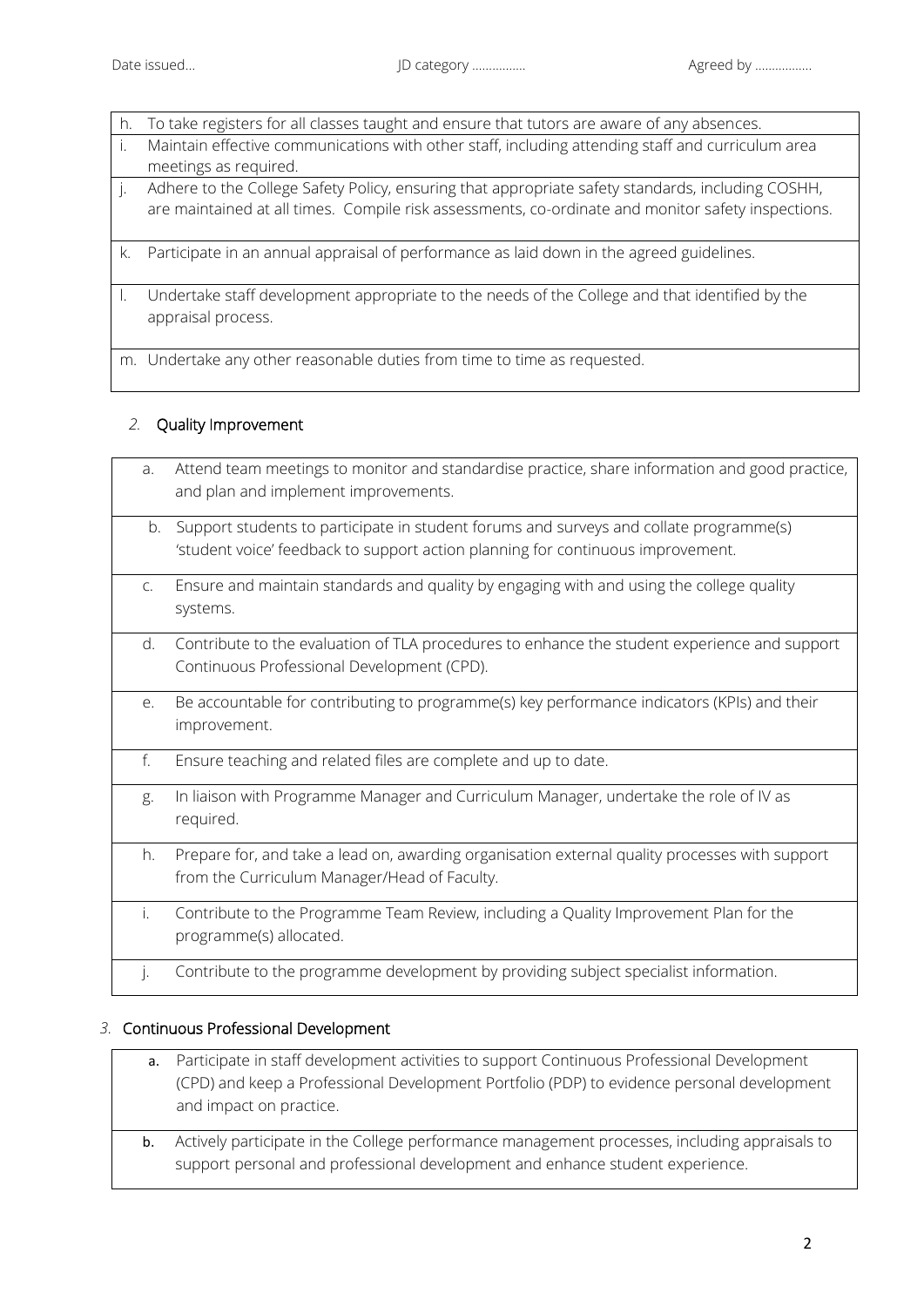c. Complete all mandatory training as required in line with college expectations.

# *4.* Other responsibilities and duties

| d. | Participate in staff and student recruitment campaigns, interviews, Open Days and<br>promotional/information events.                                                     |
|----|--------------------------------------------------------------------------------------------------------------------------------------------------------------------------|
| e. | Work with employers and other stakeholders as required to develop and deliver high quality<br>curriculum.                                                                |
| f. | Contribute to, and support delivery of the college strategic plan.                                                                                                       |
| g. | Comply with the departmental operating plan and contribute to action plans as needed.                                                                                    |
| h. | Ensure equality of opportunity and promote diversity in all aspects of college life with reference<br>to Ofsted vulnerable student groups and protected characteristics. |
| i. | Analyse and selectively implement the calendar of key equality and diversity events across the<br>programme.                                                             |
| j. | Ensure all safeguarding policies and procedures are followed.                                                                                                            |
| k. | Maintain student destination data to inform self-assessment and quality improvement.                                                                                     |

# Qualifications / Skills / Knowledge / Qualities

At Plumpton College we are:

- Ambitious and Progressive
- Enterprising
- Professional
- Passionate about everything we do
- Supportive

| Essential criteria for the post |                                                                                                               |  |
|---------------------------------|---------------------------------------------------------------------------------------------------------------|--|
| a.                              | Minimum Level 2 in literacy and numeracy                                                                      |  |
| b.                              | Minimum Level 2 in Animal Management or a related subject                                                     |  |
| C.                              | Practical experience and proficiency in working within an Animal Unit                                         |  |
| d.                              | Ability to prioritise tasks and organise own work schedule                                                    |  |
| e.                              | Ability to properly finish all tasks to a high standard and demonstrate a commitment to Unit<br>presentation. |  |
| f.                              | Excellent awareness of safe working procedures and the ability to identify improvements across all<br>tasks.  |  |
| g.                              | Able to perform practical tasks throughout the day, every working day.                                        |  |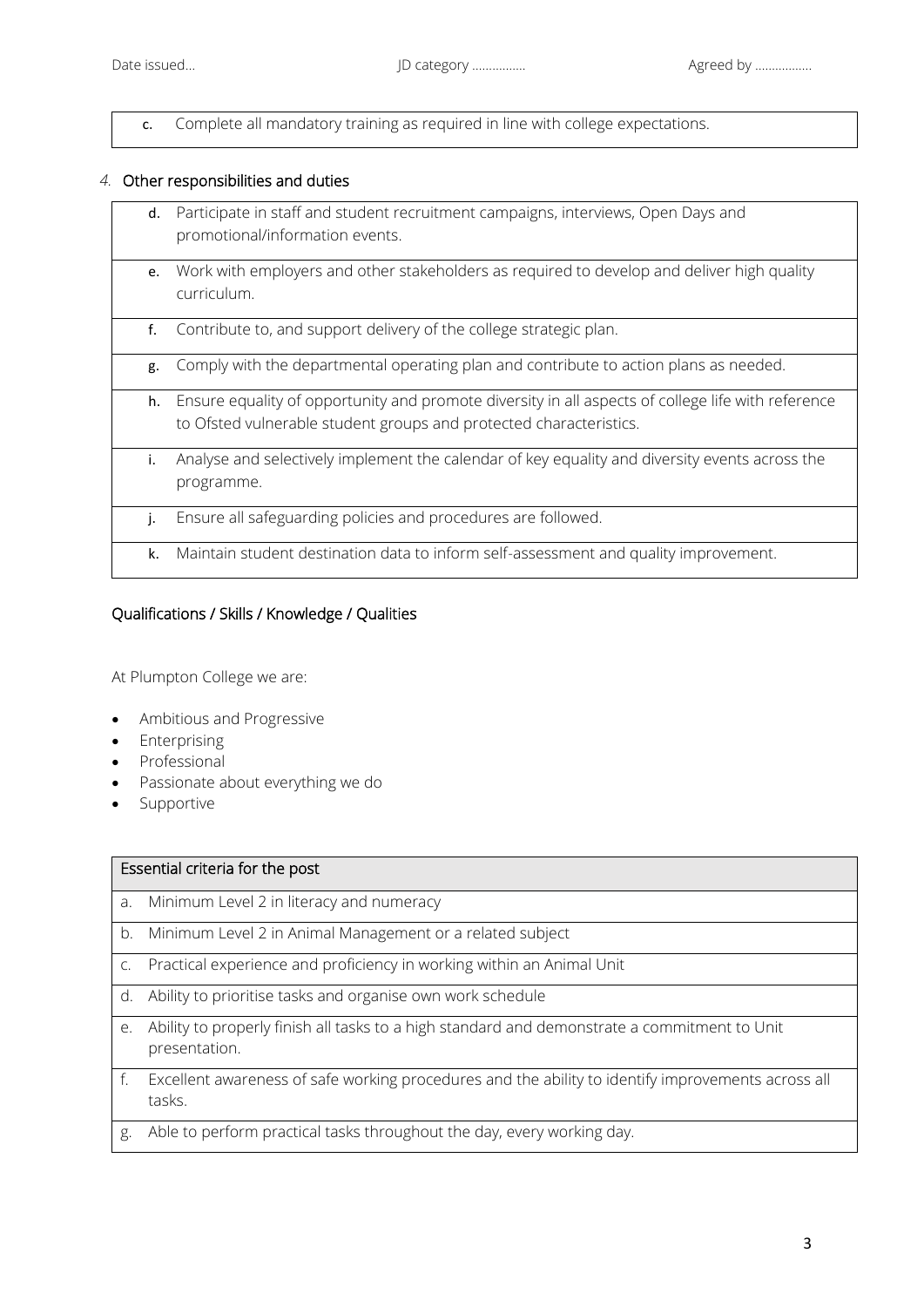- h. A good understanding an empathy with young people with the ability to challenge inappropriate behaviour and set a professional example to all college users. i. Be able to adopt a flexible approach to all tasks and working hours given the occasional unplanned animal or student emergencies that can arise. j. Experience of working with minimal supervision k. Ability to work unsupervised and independently manage student workers outside of normal curriculum time to ensure the effective and safe operation of the Centre. l. Ability to record and maintain comprehensive records pertaining to student tracking, Centre operations and animal welfare m. Be a good communicator, have good IT, literacy and numeracy skills, and ability to work as a small team with a flexible approach to work Desirable criteria a. Qualified to Level 3 in a relevant and recognised Animal Care qualification
	- b. Full UK driving licence

# CONDITIONS OF EMPLOYMENT

### Working Hours

Basic working hours are from 0830hrs to 1700hrs Monday to Friday but some flexibility will be required to meet the needs of the business. This is an all year-round post. There will be some evening and weekend working required to support department and whole college events where there will be a requirement to attend.

### Annual Leave

The holiday year is from 1 September - 31 August each year. The annual leave entitlement for this role is 26 working days (pro rata), 8 bank holidays and efficiency days as stipulated by the Senior Management Team. Annual leave is bookable subject to business needs and should be planned and agreed with your Manager. Annual leave bookings will be available from the start of the new holiday year (1 September).

### Continuous Professional Development (CPD)

This post will be entitled to CPD for updating, personal and professional development. All CPD must be planned, agreed and booked with your Line Manager.

### Benefits

The candidate appointed to the post will automatically become a member of the LGPS Scheme and pay contributions as determined by annual salary levels. The pension scheme includes life assurance cover, and the College will also pay a contribution towards your pension. There is also free car parking and a competitively priced dining room service.

## Equality and Diversity

Plumpton College is committed to the promotion of equal opportunities and is dedicated to pursuing non-discriminatory policies and practices and eliminating unfair discrimination on any basis. This means that no job applicant will receive less favourable treatment than another on grounds of gender, marital status, age, racial origin, disability, sexual orientation or political or religious beliefs.